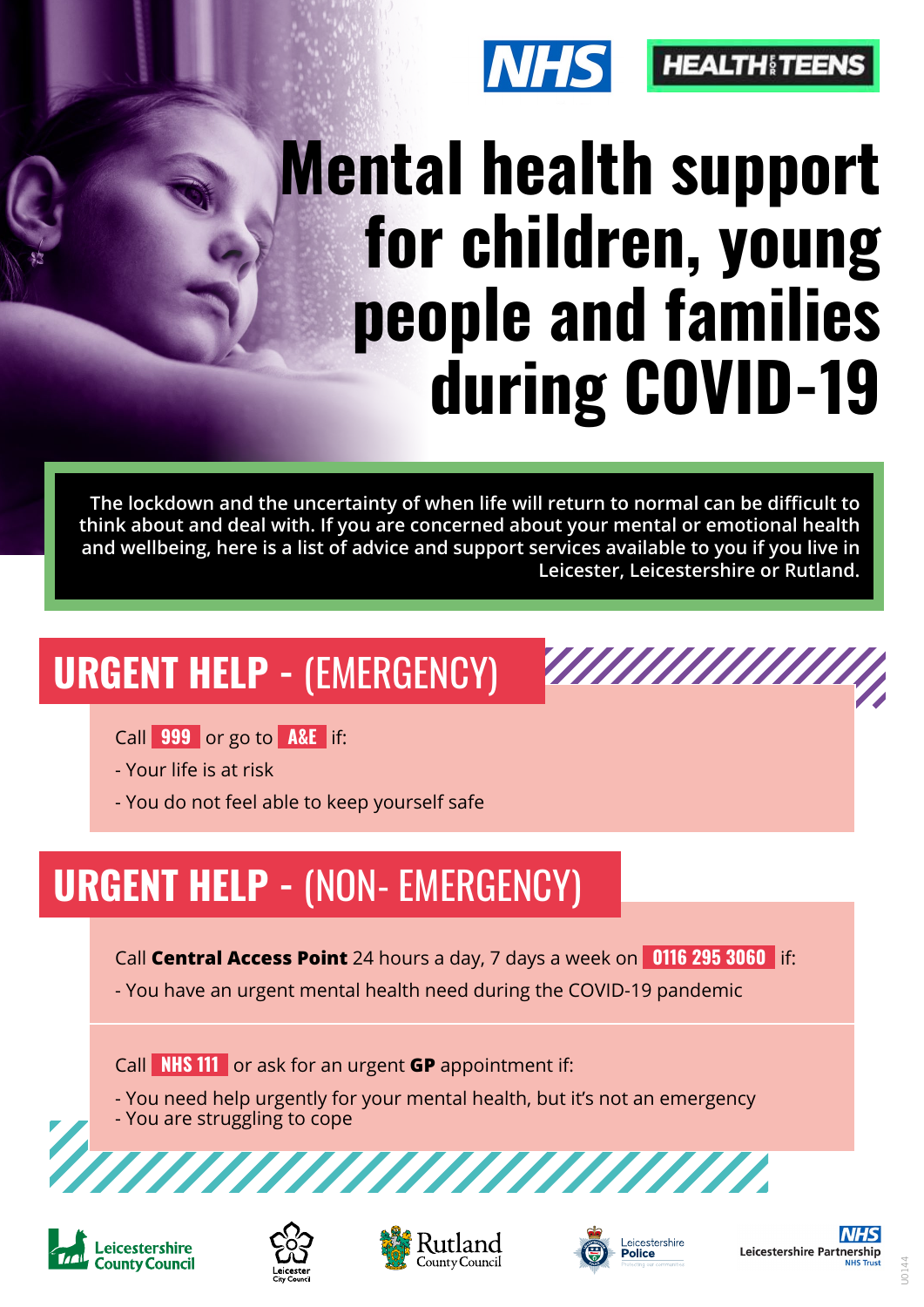#### **LOCAL SERVICES AND HELPLINES**

**Healthy Together 0-19 service (School Nursing)** – a confidential, secure text messaging service (ChatHealth) where you can get professional health advice and support on areas including exam stress, mental health, anxiety, self-harm and sexual health.

Text **07520 615386** if you live in Leicester or **07520 615387** if you're in Leicestershire or Rutland. Parents and carers can text **07520 615381** (Leicester) or **07520 615382**  (Leicestershire & Rutland) for confidential support.

 **[www.healthforteens.co.uk/leicestershire](http://www.healthforteens.co.uk/leicestershire)** 

**Kooth** – your online wellbeing community for free, safe and anonymous support and counselling.

 **[www.kooth.com](http://www.kooth.com/)** 

**Children and Family Wellbeing Service at Leicestershire County Council** – a service offering telephone or video sessions with wellbeing practitioners for children and young people (age 8+) with mental health difficulties.

 **[www.leicestershire.gov.uk/education-and-children/child-protection-and-safeguarding/report](http://www.leicestershire.gov.uk/education-and-children/child-protection-and-safeguarding/report-abuse-or-neglect-of-a-child)[abuse-or-neglect-of-a-child](http://www.leicestershire.gov.uk/education-and-children/child-protection-and-safeguarding/report-abuse-or-neglect-of-a-child)** 

**Early Intervention Service** – an emotional support service for those aged 5-18 living in Leicester, Leicestershire and Rutland with low to moderate mental health needs.

 **[www.relateleicestershire.org.uk/children-young-people-counselling.htm](http://www.relateleicestershire.org.uk/children-young-people-counselling.htm)** 

**ADHD Solutions** – they provide information, help and support if you have ADHD, as well as support for your family and anyone who works with you. Call **0116 261 0711** or email **[info@adhdsolutions.org](mailto:info@adhdsolutions.org)** 

 **<https://adhdsolutions.org/>** 

**Educational Psychology Service at Leicestershire County Council** – if you're a parent/carer and you'd like to speak to an Educational Psychologist, call the helpline on **0116 305 5100** (9am – 11:30am, weekdays)

 **[www.leicestershire.gov.uk/education-and-children/special-educational-needs-and-disability/](http://www.leicestershire.gov.uk/education-and-children/special-educational-needs-and-disability/education-and-childcare/educational-psychology-service) [education-and-childcare/educational-psychology-service](http://www.leicestershire.gov.uk/education-and-children/special-educational-needs-and-disability/education-and-childcare/educational-psychology-service)** 

**talk²sort Mediation Service** – if you are aged 11-19 and you and your family are having problems at home or with your relationships, this service could help.

 **[www.thebridge-eastmidlands.org.uk/services/talk2sort](http://www.thebridge-eastmidlands.org.uk/services/talk2sort)**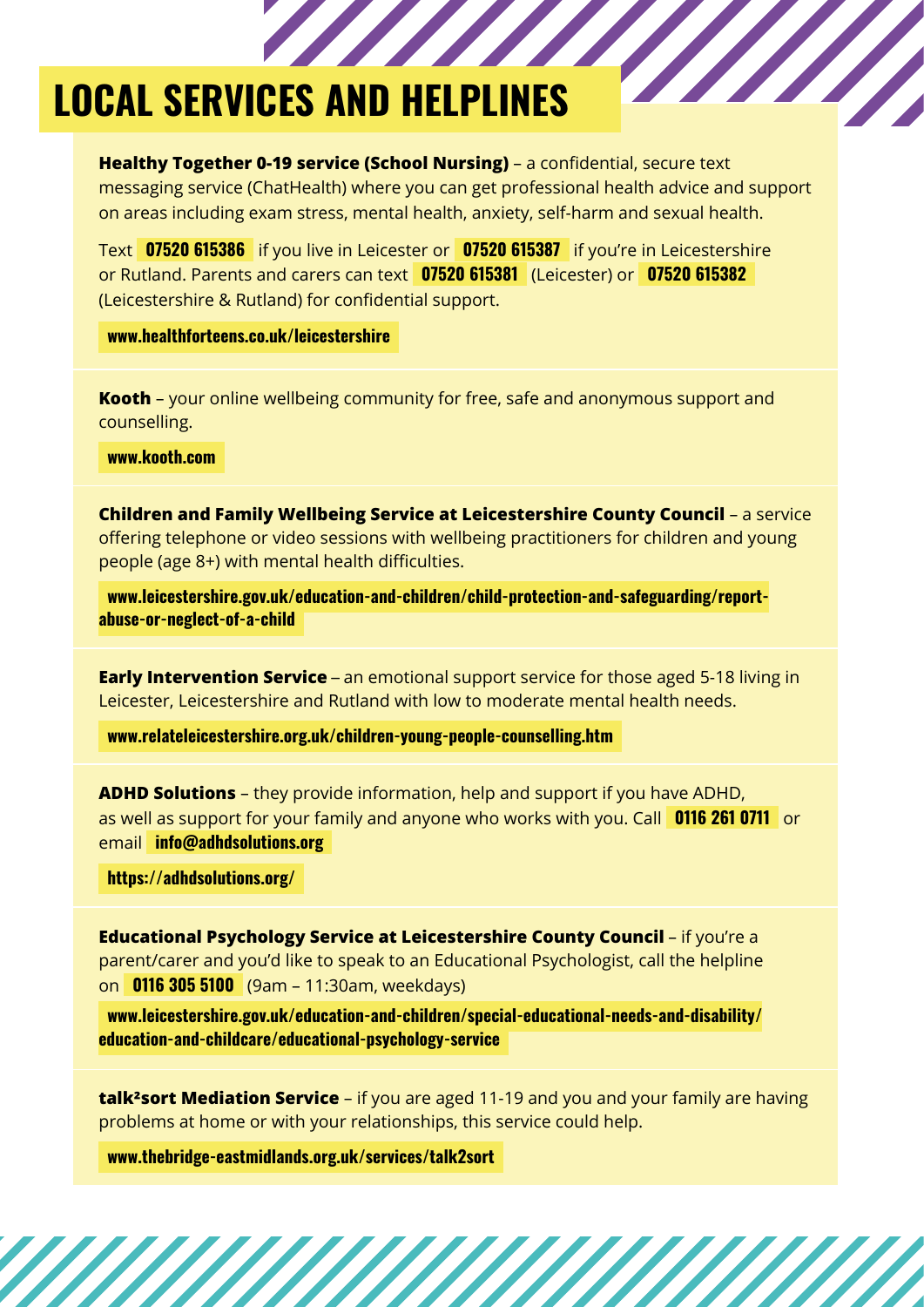#### **NATIONAL SERVICES, HELPLINES AND CHARITIES**

**Childline** – call **0800 1111** or speak to a counsellor online at **[www.childline.org.uk](http://www.childline.org.uk/)** 

**Anna Freud** – The Anna Freud National Centre for Children and Families works to change the experience of children, young people and families with their mental health.

 **[www.annafreud.org](http://www.annafreud.org/)** 

**Young Minds** – for children's and young people's mental health, including support if you're struggling. **[youngminds.org.uk](https://youngminds.org.uk/)** 

**Samaritans** – the national helpline open 24 hours a day, 365 days a year for anyone who needs support or someone to listen. Call **116 123** free, or email **jo@samaritans.org.** 

 **www.samaritans.org/** 

**Shout** – text "**SHOUT**" to **85258** if you're unable to cope and need support from a crisis volunteer. **[www.giveusashout.org/](http://www.giveusashout.org/)** 

**Switch Board** – an LGBT+ listening service via phone, email and instant messaging.

Call **0300 330 0630** or go to **[switchboard.lgbt](https://switchboard.lgbt/)** 

**stem4** – a charity supporting positive mental health in teenagers – their website includes free apps and other resources. **[stem4.org.uk](https://stem4.org.uk/)** 

**PAPYRUS** – the UK charity for the prevention of young suicide. Contact **HOPELINEUK** on **0800 068 4141** if you, or one of your friends, needs confidential suicide prevention advice.

 **[papyrus-uk.org](https://papyrus-uk.org/)** 

**NSPCC** – if you're worried about a friend or a younger member of your family, call **0808 800 5000** or email **[help@nspcc.org.uk](mailto:help@nspcc.org.uk) [www.nspcc.org.uk](http://www.nspcc.org.uk)** 

**Beat** – the UK's eating disorders charity. Call the Helpline on **0808 801 0677** , Youthline on 0808 801 0711 or Studentline on **0808 801 0811** , or try web chat at **[www.beateatingdisorders.org.uk](http://www.beateatingdisorders.org.uk)** 

**The Mix** – a friendly support service offering telephone and instant messaging support to anyone under 25. Call **0808 808 4994** or go to **[www.themix.org.uk](http://www.themix.org.uk/)** 

**Family Action** – provides practical, emotional and financial support. Contact FamilyLine by calling **0808 802 6666** (Mon-Fri, 9am-9pm), by texting **07537 404 282** , by emailing  **[familyline@family-action.org.uk](mailto:familyline@family-action.org.uk)** , or via live web chat. **[www.family-action.org.uk](http://www.family-action.org.uk)**